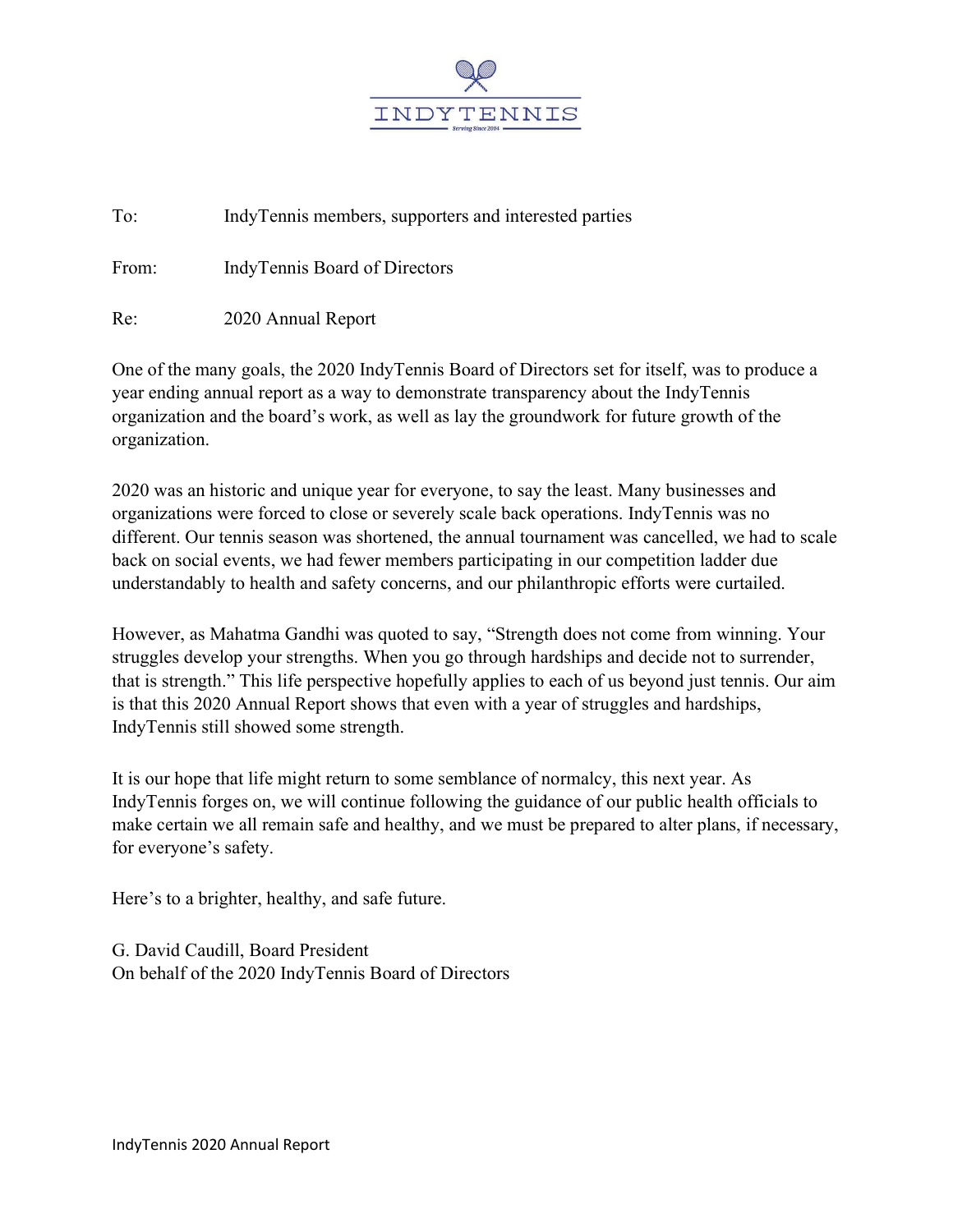

## 2020 Annual Report

IndyTennis Purpose and Mission: The specific objectives and purposes shall be to coordinate and promote the sport of tennis as a means of healthful social interaction, recreation, and physical fitness within the Indianapolis metropolitan GLBT community.

Our Vision: Through social and friendly, competitive tennis activities for our members and guests, IndyTennis has a vision to raise funds for our philanthropic partner, the Health Foundation of Greater Indianapolis, all while having fun.

Thank you to every dues-paying member and any donation made throughout the year. With your contributions to IndyTennis, we are financially stable and was able to provide a yearend gift of  $\$2,750$  to the Health Foundation of Greater Indianapolis (THFGI). Historically, our usual annual gift amount range to THFGI is between \$2,000 and \$5,000. For more 2020 financial details, see our financial statements.

GRATEFUL we are to all our 2020 members and past members. Even with a shortened pandemic year, we appreciate everyone who paid their dues and came out to play. This organization would not exist without the support and participation of its members and supporters.

| Dues-paying members | 2020 | 2019 | 2018 | 2016 |
|---------------------|------|------|------|------|
|                     |      |      | 94   |      |

CONGRATULATIONS to everyone for a terrific season. Especially to the member who were the overall winners of the Singles, Team Doubles, and Social Doubles ladders.

| Singles (Bracket A) | Team Doubles                              | Social Doubles                    |
|---------------------|-------------------------------------------|-----------------------------------|
| John Keele          | <b>Trevor Cox &amp; Tyler</b><br>Hornback | Michael Heinekamp & John<br>Keele |
|                     |                                           |                                   |